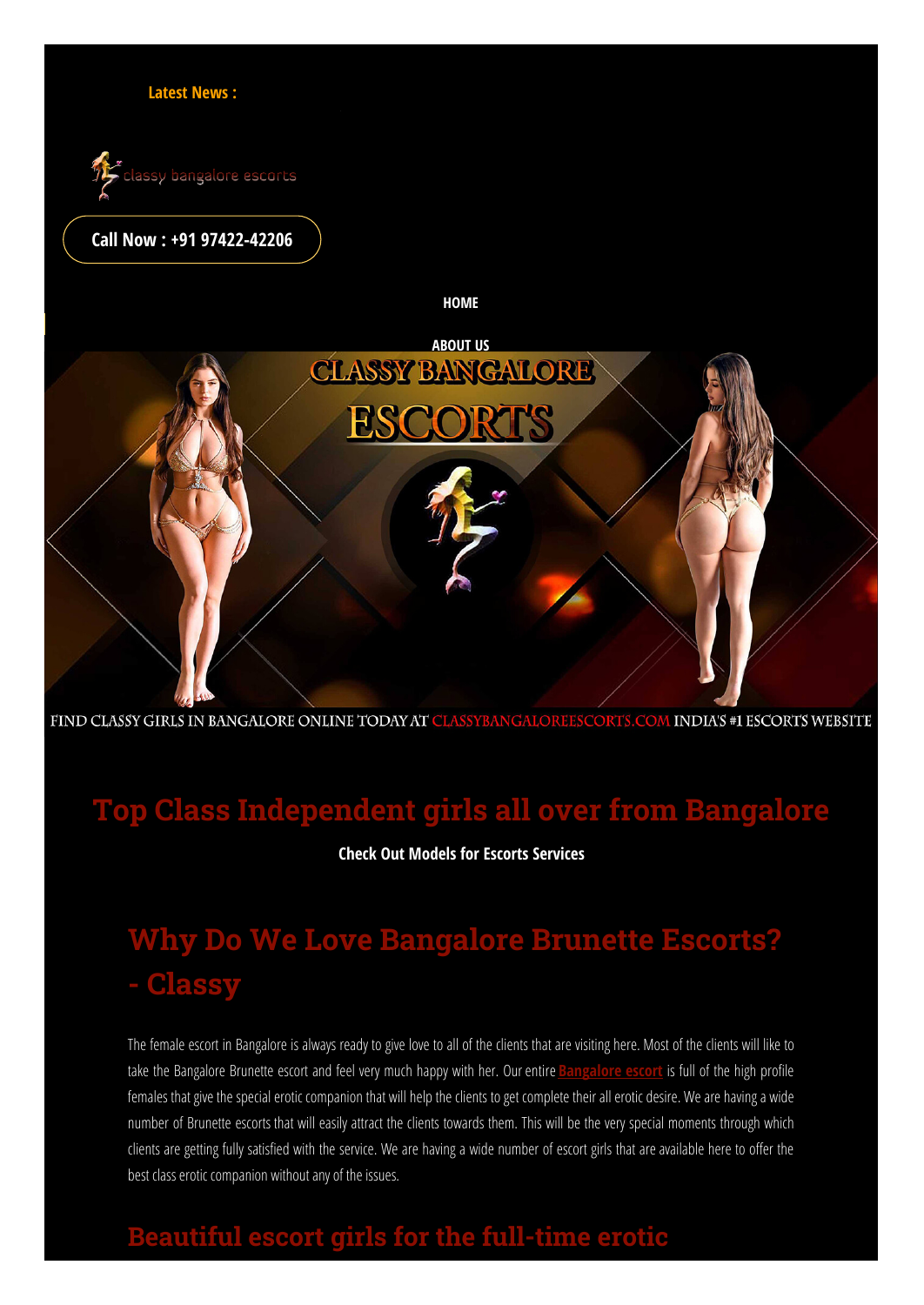#### **companion in Bangalore**

There is a huge number of escort girls available at **[Bangalore](https://www.classybangaloreescorts.com/services/bangalore-escorts-agency.html)** escort service agency that is always ready to offer a wide range of services. There are many of the clients that choose the best and top-class Bangalore escort girls for a long time escort companion through which clients are getting fully satisfied with the service. There are huge numbers of escort girls that are offering the best class escort companion through which clients are getting fully satisfied with the service. The clients are with us getting the best and complete escort companion that will help the clients to get the best class escort companion. Our beautiful escorts' girls are always ready to give the service for the full time through which clients are getting fully satisfied with the service.

# **High-class escort service in Bangalore with Escorts Bangalore**

**Escorts in [Bangalore](https://www.classybangaloreescorts.com/)** with the high profile escort girls are very much special through which clients are getting complete enjoyment without any of the issues. There are many of the high profile escort girls available through which clients are getting complete enjoyment with giving special moments. Our all Bangalore escort is ready to give the perfect companion without any of the issues. There is a huge number of females who are ready to give complete entertainment without any of the issues and this will make the clients more excited to give the best class escort enjoyment. Our high profile escort girl in Bangalore is never disappointed with the clients with their services.

# **Choose the hot and Brunette escort girls for the special companion in Bangalore at your doorstep**

We are having many of the clients that are interested to take the special companion with our **[Bangalore](https://www.classybangaloreescorts.com/services/bangalore-escorts-service.html) escorts**. Here all the time there are many escort girls available to offer the best class service that will be very much popular and demanded by the clients. We are having a wide number of escort girls that are very much experienced and give the best class erotic companion without any of the issues.The clients who choose our girls for the escort companion will never forget the special moments which they are spending with the hot females. Our escort girls are always ready to fulfill the all desires of clients in every manner that will be very special moments for the clients through which clients are getting fully satisfied with the service.

# **Best class escort companion with the Brunette independent escort Bangalore**

There are many of the independent escort girls available for the clients that are offering the top class independent escort service in Bangalore. All of the independent escort girls are very much dedicated and offering the top class erotic companion without any of the issues. We are having a wide number of clients that like to take our hot girls for full-time entertainment through which clients are getting fully satisfied with the service. Our Independent escort in Bangalore is always ready to give the perfect escort companion that will complete the all desires of the clients in every manner. The clients are with us getting the amazing moments on the bed with the independent escort girls that give the special and unforgettable moments in life.

## **Choose your dream girl for the full night escort entertainment in Bangalore**

Bangalore escort agency is always giving the special full night escort entertainment to the clients. Through which clients are getting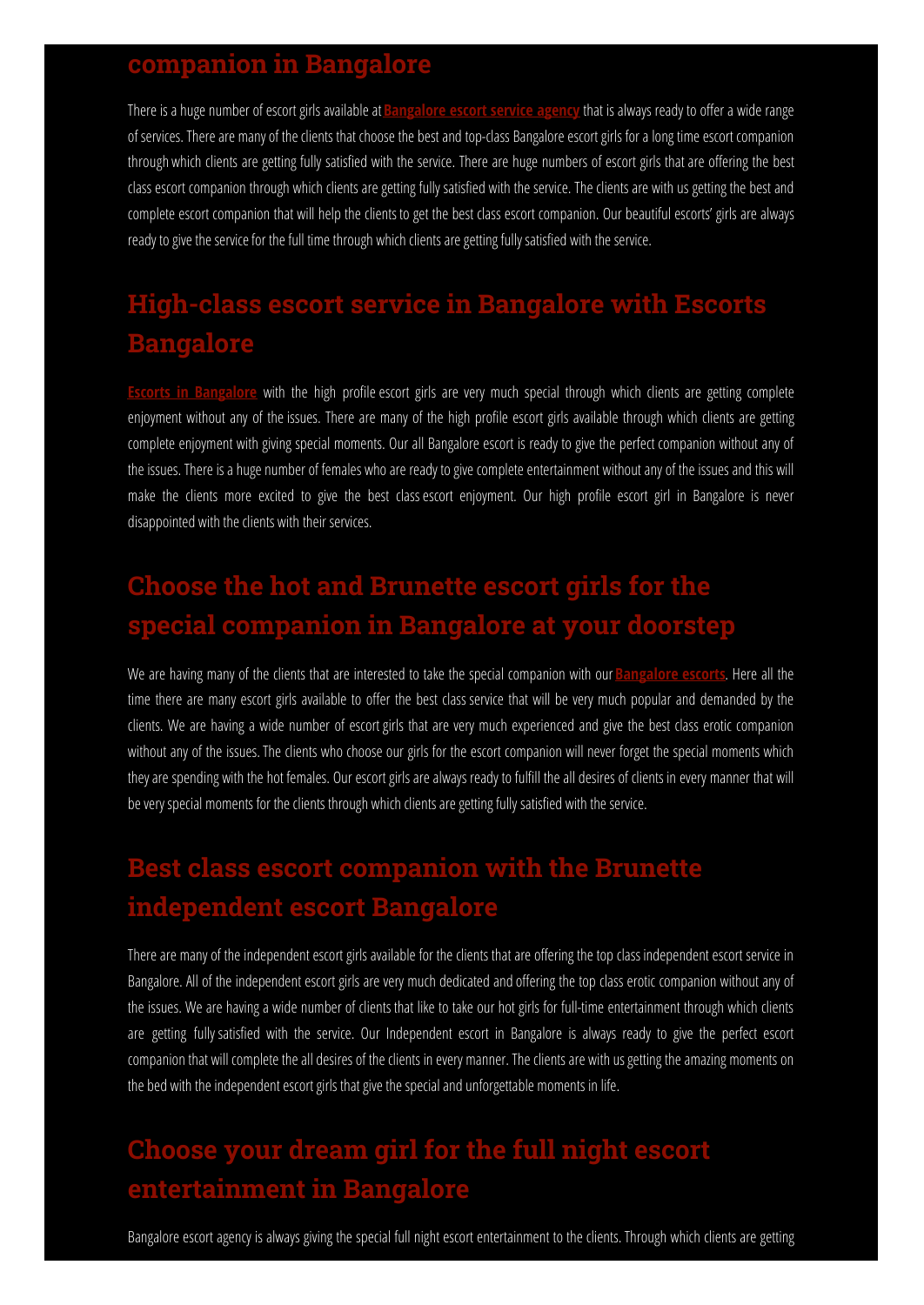complete enjoyment without any of the issues. Our escort girls are always given the perfect escort companion when clients will choose them for the full night escort service through which clients get the complete time to get the best class fun with them. Clients are easily takingthe **escort service in [Bangalore](https://www.classybangaloreescorts.com/services/escorts-service-in-bangalore.html)** late at night also because there are a huge number of escort girls who are easily ready to give the best class service.

# **Wide range of the escort girls available on the gallery of Bangalore escort**

There is a wide number of escort girls available for the clients offering the top class escort service. The gallery of Bangalore escort girls is always ready to give the perfect erotic entertainment through which clients are getting complete enjoyment without any of the issues. We are having many of the new girls that are interested in offering the escort service with us. So, we regularly make changes in the Bangalore escort gallery where the huge number of escort girls are available to offer the best classescort companion without any of the issues.

### **Brunette call girls in Bangalore**

There are many of the Brunette Bangalore call girls are available for the clients through which each of the clients are getting the complete enjoyment without any of the issues. There are huge numbers of clients that are very much interested in the Brunette call girls that are offering a wide range of escort services to the clients. There are huge numbers of clients who like to prefer the ca **girls in [Bangalore](https://www.classybangaloreescorts.com/blog/call-girls-in-bangalore.html)** for the top class enjoyment through which clients are getting the best class fun without any of the issues. We ensure all of our clients that are like to get the complete entertainment with the call girls will never get disappointed with the service.

# **Independent call girls Bangalore for the best class erotic fun at any moment**

All of the independent call girls in Bangalore are very dedicated and offer the top class sensual services to the clients through which they are getting fully satisfied with the service. There are many of our call girls that are offering the independent service that will be liked by the clients that are likely to spend a long time with the escort girls without any of the issues. Our independent call girls are very much excited about offering the service to the clients at the hotel or at the personal resort where clients are getting complete enjoyment without any of the issues.

# **Call girls Bangalore for the companion on the date or dinner**

There are huge numbers of clients that are like to take the special companion with the young call girls on the date or dinner through which clients are getting complete fun without any of the issues. The call girls are very much excited to spend the special moments with the clients on the date or dinner where clients are getting more close with the call girls and take the complete sensual enjoyment without any of the issues. All of the call girls never compromise in offering the service through which clients can easily get full entertainment without any of the issues and this was a very special moment through which clients are getting the complete entertainment without any of the issues.

### **Best erotic companion with the hot girls in Bangalore**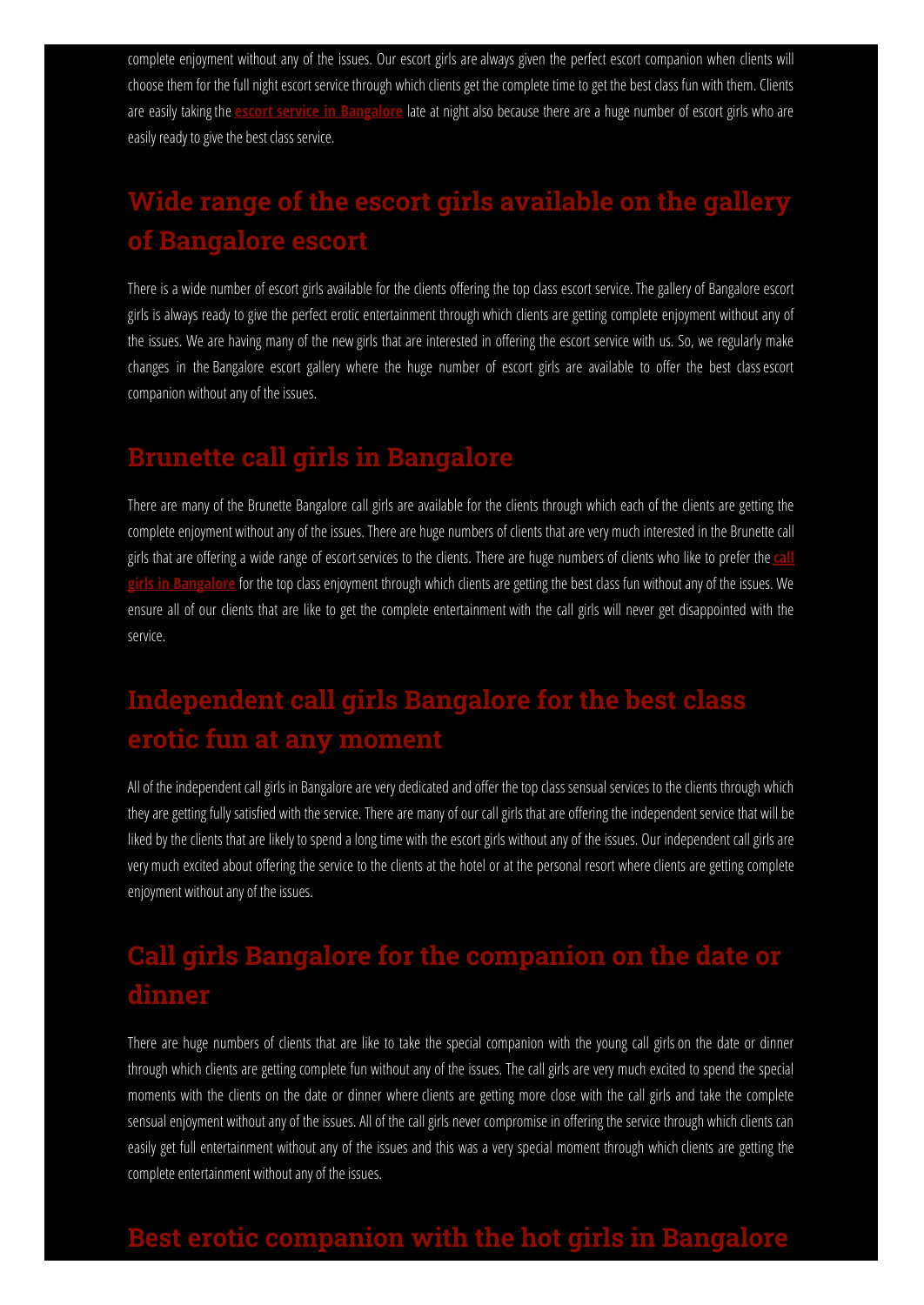#### **at your doorstep**

is never making any issue in taking the escort service to the clients. Through which clients are getting the best class companion at their doorstep where they are getting complete enjoyment without any of the issues. Clients that are feeling alone at their home will call us at any of the moments through which they are requesting with us and get the complete erotic fun. There are huge numbers of escort girls are available to offer the top class erotic companion at the doorstep of the clients through which clients are getting fully satisfied with the service.

## **Book your dream girl with us and get the special companion on the bed**

Each of the escort girls is very dedicated and gives the perfect erotic companion on the bed through which clients are getting the complete enjoyment without any of the issues. There are many of the clients who are having the dream of making fun with the female that will give a best class erotic companion through which he will get the best class enjoyment without any of the issues. We are always here to give the best class service to the clients that will be very amazing moments through which clients are getting complete enjoyment without any of the issues. Our escort girls never make any of the compromises in offering the service and this will be very special moments that he never gets forgotten in his life.

## **Escort Locations**

|                                                   | Near Novotel Escorts              |  |  | Near Shangri La Escorts             | Near Grand Mercure Escort |                              |                          | Near Taj Yeshwantpur Escort                    |                             |                      |  |
|---------------------------------------------------|-----------------------------------|--|--|-------------------------------------|---------------------------|------------------------------|--------------------------|------------------------------------------------|-----------------------------|----------------------|--|
|                                                   | Near The Lalit Ashok Hotel Escort |  |  | Near Marriott Hotel Escort<br>79.97 |                           | Near The Luxury Zuri Escort  |                          |                                                | Near Hyatt Bangalore Escort |                      |  |
|                                                   | Near The Oberoi Bangalore Escort  |  |  | Near Le Meridien Escort Bangalore   |                           |                              |                          | Yeshwantpur Escort                             |                             | Escort in Whitefield |  |
| Marathahalli Escorts<br>Vijaya Nagar Call Girls   |                                   |  |  | Malleshwaram Escort                 | RR Nagar Escorts<br>h,    |                              |                          | Escorts in Hebbal<br><b>BTM Layout Escorts</b> |                             |                      |  |
| <b>Escorts in Brigade Road</b><br>JP Nagar escort |                                   |  |  | VIP Escorts in Jayanagar            |                           | Call Girl Service in MG Road |                          |                                                | Escort Agency in HSR Layout |                      |  |
|                                                   | Escorts Indiranagar               |  |  | Escort In Koramangala               |                           |                              | Banaswadi Escort Service |                                                | Escorts in Electronic City  |                      |  |

# **Contact Us**

We won't let you know and we will always please the guarantee services. Just you need to do get in touch with us and rest we will take care of everything on your satisfaction.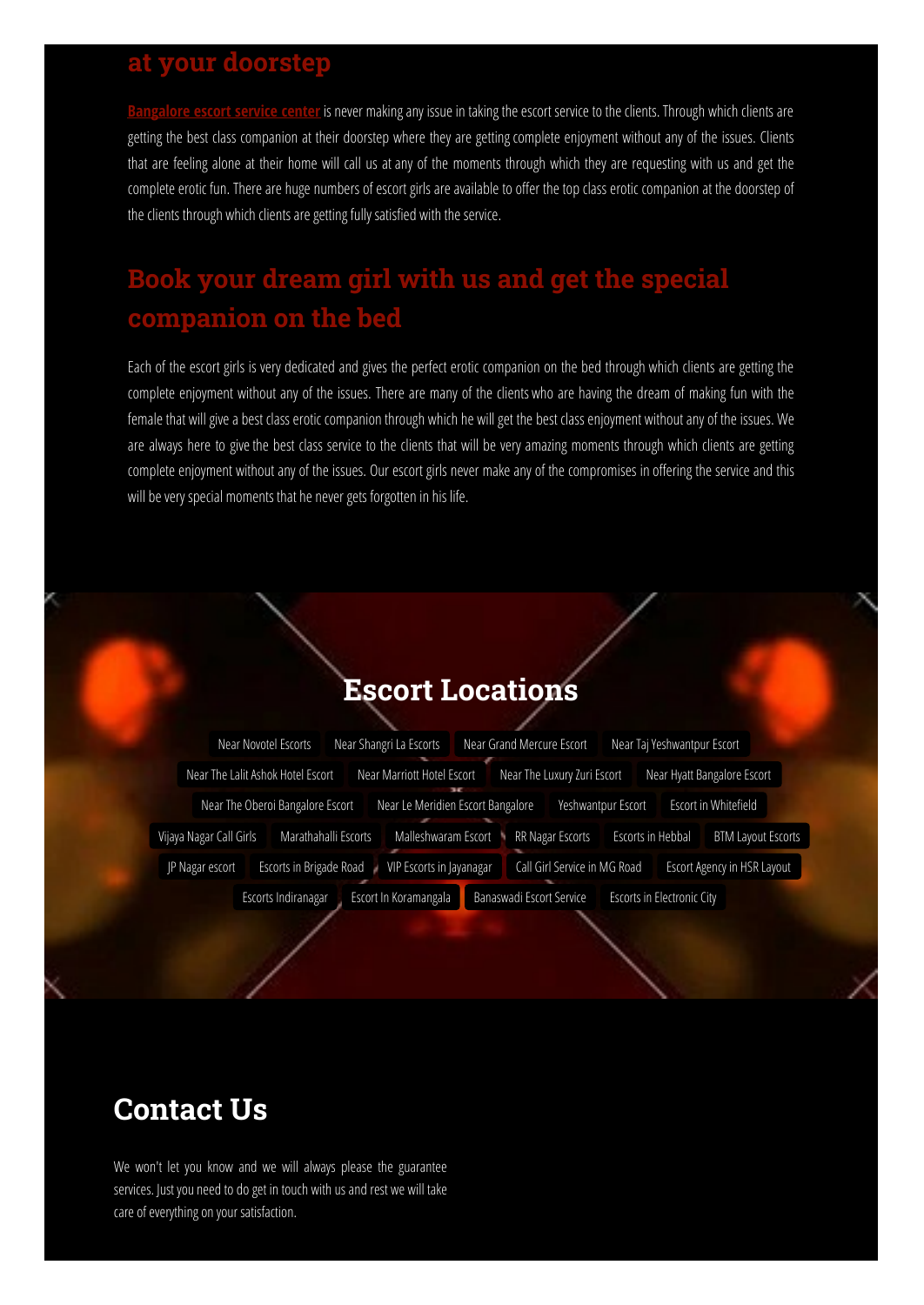### Call Us

**PHONE**

**+91 [97422-42206](tel:+91%209742242206)**

#### Mail Us

**E-MAIL**

**[bangaloreclassy@gmail.com](mailto:bangaloreclassy@gmail.com)**

### Our Location

**Karnataka**

**Classy Escorts**

**[BANGALORE](https://www.classybangaloreescorts.com/locations.html)**

### Social Media



# **Quick Links**

We are happy to provide the service you and our young girls and hot girls are always happy to give the Escorts Service in Bangalore.

- **[About](https://www.classybangaloreescorts.com/about.html) Us**
- **Our [Services](https://www.classybangaloreescorts.com/services.html)**
- **[Locations](https://www.classybangaloreescorts.com/locations.html)**
- **[Booking](https://www.classybangaloreescorts.com/booking.html)**
- **[Price](https://www.classybangaloreescorts.com/price.html)**
- **[Gallery](https://www.classybangaloreescorts.com/gallery.html)**
- **[Videos](https://www.classybangaloreescorts.com/video.html)**
- **[Blog](https://www.classybangaloreescorts.com/blog.html)**
- **[Contact](https://www.classybangaloreescorts.com/contact.html) Us**
- **•** [Sitemap](https://www.classybangaloreescorts.com/sitemap.xml)
- **[FAQ's](https://www.classybangaloreescorts.com/bangalore-escort-faqs.html)**
- **[Terms](https://www.classybangaloreescorts.com/terms-of-use-privacy-policy.html) of Use & Policy**